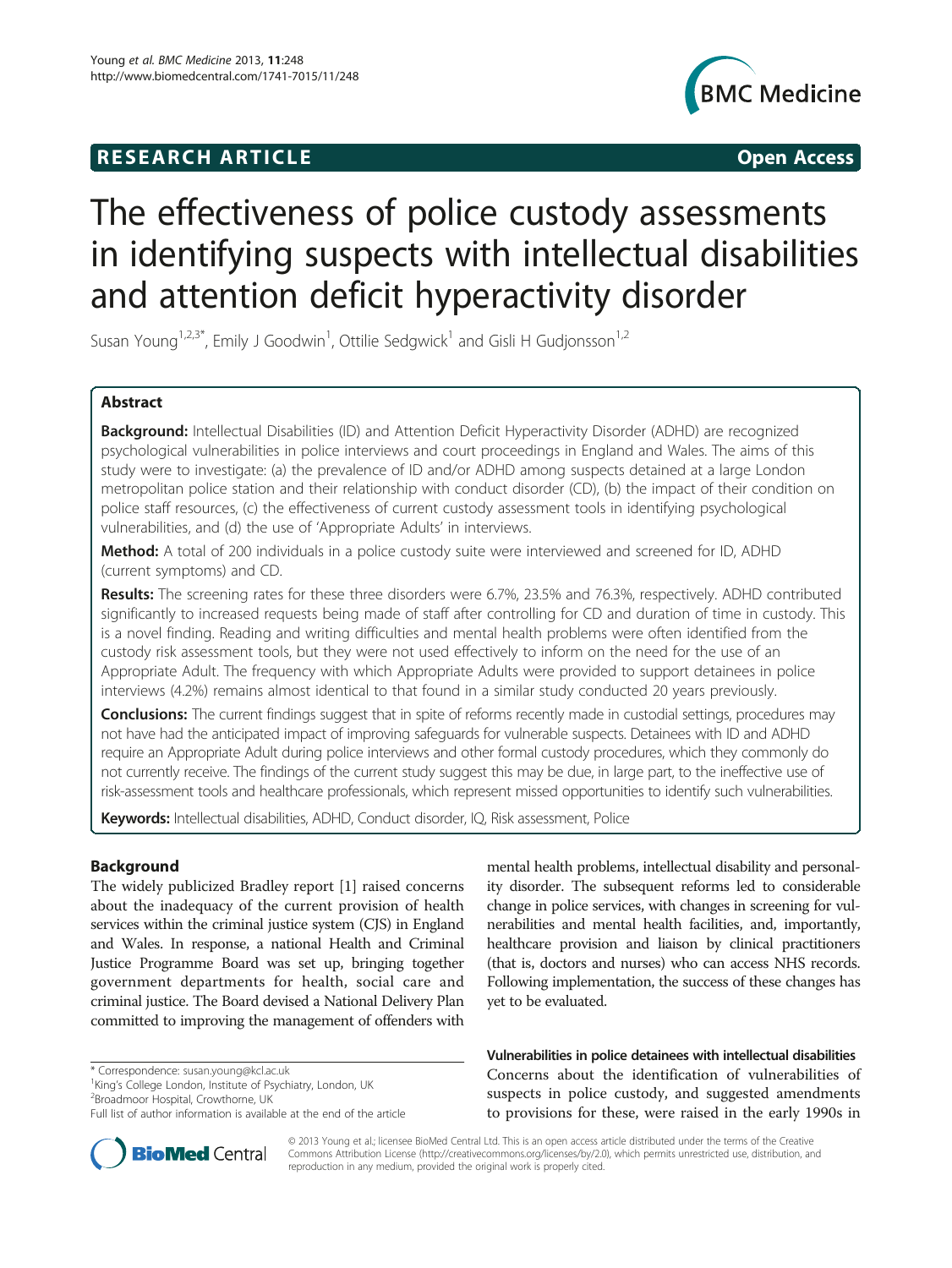studies for the Royal Commission on Criminal Justice [[2,3\]](#page-9-0). This work investigated vulnerabilities in police detainees and identified high rates of individuals in the CJS with unrecognized intellectual disability (ID) or mental health problems [[2\]](#page-9-0). The authors reported that ID was an important vulnerability for 8.6% of the 163 police detainees included in the study. However, there is large variability in reported rates of intellectual disability among persons in police custody. For example, the Bradley review [[1](#page-9-0)] reported on findings from studies suggesting that the prevalence of intellectual disabilities in these settings ranged from 0.5% to 9% of detainees. Variation in the results of the different studies could be due to methods of assessing intellectual disabilities, as practical constraints mean that it is not common to use full diagnostic criteria in research (that is, IQ below 70, significant impairments of adaptive behaviors, and childhood onset). For example, the study by Gudjonsson et al. [[2\]](#page-9-0) relied on an assessment of intellectual functioning alone, and studies estimating prevalence in prison and probation services have relied on screening measures (for example, [[4\]](#page-9-0)). These studies therefore provide estimates rather than precise rates of diagnosis, which is a limitation [\[5](#page-9-0),[6\]](#page-9-0).

A broader evaluation of difficulties by the Royal Commission found that 35% of detainees had "problems which might interfere with their functioning or coping ability during police interviewing" ([\[2](#page-9-0)], page 15). Hence, the under-identification of vulnerabilities may have serious consequences in terms of impaired capacity to understand their legal rights and cope effectively with police questioning in custody [[3,7-11](#page-9-0)].

For almost 30 years, the Police and Criminal Evidence Act (PACE) [[12](#page-9-0)] and its accompanying Codes of Practice have recommended that vulnerable individuals are provided with special legal protection. This includes the presence of an 'Appropriate Adult' during police interviews and a warning to the jury at trial "that there is a special need for caution before convicting the accused in reliance on the confession" (see [[13\]](#page-9-0), page 259). The role of an 'Appropriate Adult' is to provide support and advice to people with ID and other mental health difficulties [[14](#page-9-0)], and is the main protection for juveniles (detainees aged under 17) and 'mentally vulnerable' detainees during interviews by police. However, such provisions can only be implemented when vulnerabilities have been recognized [\[1](#page-9-0)-[3,15](#page-9-0)]. To facilitate this, a Royal Commission study [\[3](#page-9-0)] recommended a self-identification process whereby detainees participate in a risk assessment screen. Unfortunately, this did not appear to have been successful for 'mentally vulnerable' detainees due to continued failure of identification and when vulnerabilities were identified, their needs for an Appropriate Adult were often not appropriately acted upon [[14](#page-9-0)]. The importance of early identification of relevant and

pertinent vulnerabilities in the interview process is to ensure fairness and justice [\[7](#page-9-0)].

# Vulnerabilities in police detainees with attention deficit hyperactivity disorder (ADHD)

The focus of the previous consultation reports [\[2,3,15](#page-9-0)] has largely centered on the needs of offenders with intellectual disabilities (ID). However, the PACE Codes of Practice have been regularly updated and the criteria for psychological vulnerabilities of detainees broadened beyond ID to include "mentally disordered or otherwise mentally vulnerable detained person" ([\[16](#page-9-0)], Code C, page 61). The term 'mentally vulnerable' refers to "psychological characteristics or mental state which render a witness prone, in certain circumstances, to providing information which is inaccurate, unreliable or misleading" ([\[7\]](#page-9-0), page 166). It "applies to any detainee who, because of their mental state or capacity, may not understand the significance of what is said, of questions or of their replies" ([[16](#page-9-0)], Section 1G, page 5). Relevant vulnerabilities in a given case may include low intelligence, inability to focus on or cope with the questioning, and high suggestibility or compliance [[13\]](#page-9-0). This includes people with ADHD who present with symptoms of inattention, hyperactivity, impulsivity [\[17\]](#page-9-0); executive function deficits [\[18-21](#page-9-0)]; disorganization in their behavior and personality [[22\]](#page-9-0); and functional deficits in educational, social and occupational domains [[23](#page-9-0)]. In addition, these individuals tend to give a disproportionate number of 'don't know' responses when questioned, which may be misconstrued as being uncooperative [[11\]](#page-9-0), and are prone to make false confessions during police questioning [\[24,25\]](#page-9-0). Once in a custodial environment, offenders with ADHD can present a management problem as their symptoms are reportedly associated with aggressive behaviors [\[26,27](#page-9-0)], most likely due to their emotional lability and behavioral disinhibition [[28](#page-9-0)]. This may be similarly relevant to police custodial settings where impatience and restlessness may be expressed as requests being made of staff.

Compared with a general population rate of 5.9 to 7.1% for childhood ADHD [\[29\]](#page-9-0) and 2.5% for adult ADHD [\[30](#page-9-0)], international studies have consistently reported disproportionately higher rates of ADHD in offenders (for example, [[26,27,31-35\]](#page-9-0)). A 30-year follow-up study conducted in the USA reported that based on a review of arrest records boys identified as hyperactive were significantly more likely to have been arrested, incarcerated or convicted in adulthood, compared with age-matched controls [[36](#page-9-0)]. However, the relationship between ADHD and criminality may be distorted by its association with comorbid conduct disorder [\[25\]](#page-9-0). Indeed, in one study, the majority of the sample had conduct problems, making it difficult to attribute a causal role to ADHD [\[36\]](#page-9-0).

There is conflicting evidence from research as to the influence of each disorder on forensic outcomes. A follow-up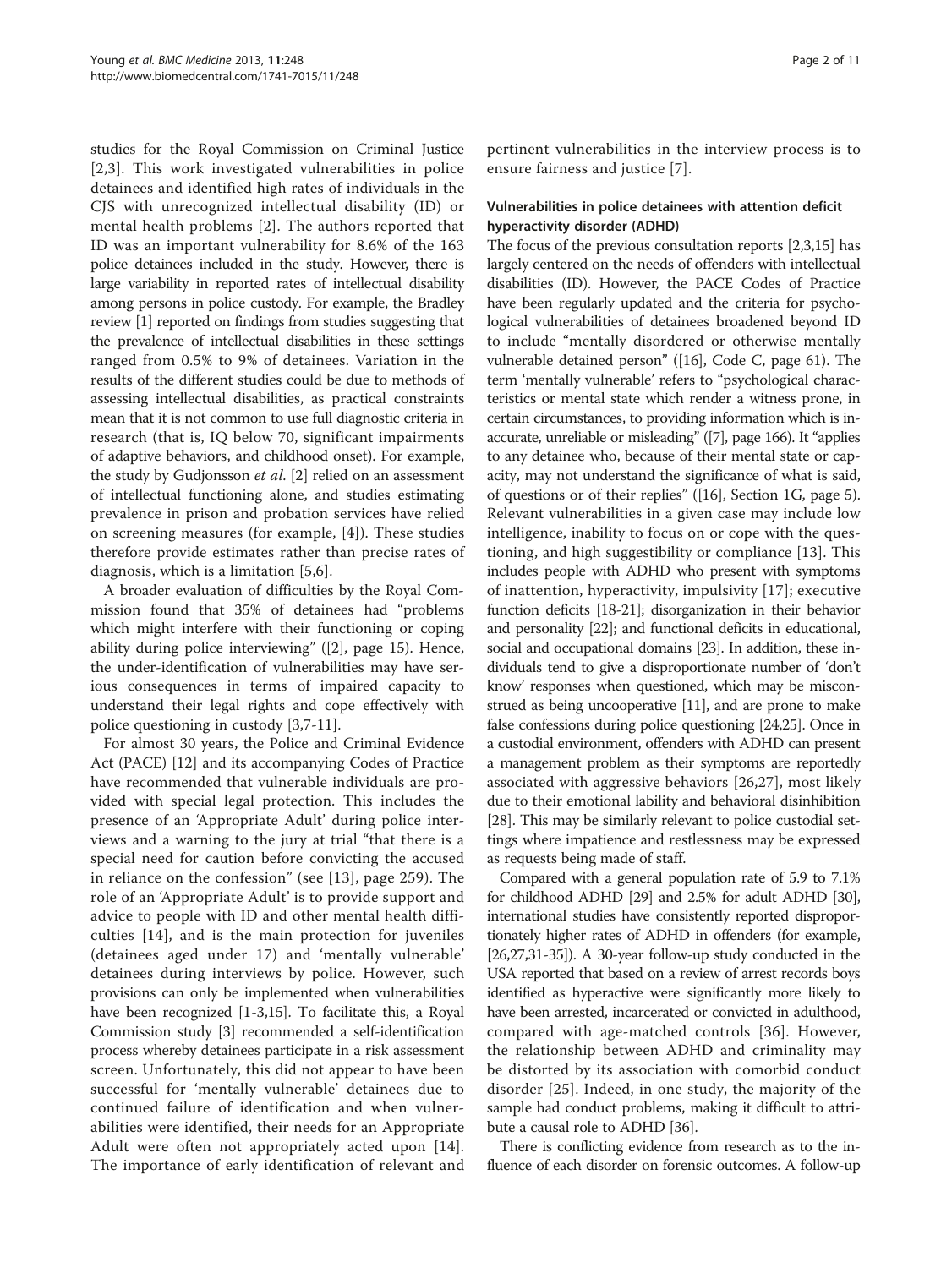study of childhood psychiatric inpatients  $(n = 541)$  reported that those with childhood Conduct Disorder (CD) or CD with combined hyperkinetic disorder were at significantly greater risk for adult delinquency, whereas those without CD were no more likely to commit future crime than those with any other psychiatric disorder [\[37](#page-9-0)]. In contrast, it has been found that ADHD significantly predicted arrest, conviction or incarceration in adulthood, even when controlling for comorbid CD [[38](#page-9-0)]. Given this discrepancy in the literature, it seems prudent to control for CD when appropriate, particularly as ADHD and CD are known to co-occur at a higher rate than chance [\[39\]](#page-9-0). It should also be noted that there is an overlap reported between ADHD and ID (for example, [\[19](#page-9-0)]). People with both disorders are likely to have 'double deficit' in their cognitive and adaptive functioning, which may lead to greater vulnerability in police interviews and in their capacity to cope more generally within the CJS [\[19\]](#page-9-0). Furthermore, a relationship has been reported among all three conditions, with evidence that, among children, those with combined ADHD and ID exhibit greater conduct problems than those with each condition in isolation [\[40\]](#page-9-0).

#### The Bradley Report recommendations

PACE and its accompanying Codes of Practice [[12\]](#page-9-0) do not appear to have been successful in addressing police practices for vulnerable detainees. Nearly 20 years since the Royal Commission on Criminal Justice Report [[2\]](#page-9-0), the Bradley Report [[1\]](#page-9-0), based on nationwide consultations with organizations at all stages of the offender pathway, suggested that the needs of offenders with ID, and those with mental health problems, often remain unrecognized and undetected within the CJS. The Bradley Report recommended improved screening of vulnerabilities and mental health facilities (that is, through the presence of healthcare practitioners (HCPs) and access to NHS medical records) at police stations, which are currently being implemented [\[16](#page-9-0)].

The updated Code C of the PACE Codes of Practice [\[16](#page-9-0)] stipulated that the custody officer (or other custody staff) has to determine whether a detainee requires medical treatment, an Appropriate Adult, assistance to check documentation and/or an interpreter (Section 35). In addition, "Chief Officers should ensure that arrangements for proper and effective risk assessments must follow a structured process which clearly defines the categories of risk to be considered and the results must be incorporated in the detainee's Custody Record" (Sections 3.7 and 3.8, page 8). This responsibility involves implementing a response to a specific risk assessment (for example, to assess risk of self-harm and harm to others) and, if this risk is deemed present, increasing levels of monitoring and observation, and calling a suitably qualified HCP (Section 3.9). In turn, this has led to the development of a new Custody Record risk assessment screening tool (with information being derived

from a variety of sources, including records, observation, informants and self-report). At the present time this is being incorporated into national police practice and consists of a formal document within the Custody Record that provides (a) the custody officer's risk assessment and (b) the detainee's self-reported risk assessment [[41](#page-10-0)]. The focus is both on the needs of the detainee and safety issues surrounding his or her detention. With this in mind, the main aim of the current study was to investigate the effectiveness of this new assessment procedure in identifying psychologically vulnerable detainees with ID and ADHD, and its impact on the use of 'Appropriate Adults'.

The study was conducted with a group of individuals who were arrested and detained in a police custody suite in South London, where the Bradley recommendations were being implemented, in order to address the following hypotheses. (H1) rates of ID and ADHD in people presenting in police custody will be higher than reported for the general population. (H2) significant comorbidity will be found among ID, ADHD and CD [\[39](#page-9-0),[40\]](#page-9-0). (H3) those with a higher score on screening measures of symptoms of ID, ADHD and CD will make more requests for staff time. (H4) those detainees currently screened as symptomatic for ADHD will consume staff resources over and above CD and ID (that is, the ADHD scores will significantly add to the variance in requests after controlling for the effects of CD and ID).

In addition to the above hypotheses, exploratory analysis was conducted to investigate whether the police Custody Record risk assessment screening tool and/or HCP contact in police custody, successfully identified vulnerable individuals leading to an increased use of Appropriate Adults during police interviews.

### Methods

### **Participants**

The sample comprised 200 individuals in custody at a police station in South East London. The mean age of the group was 27.5 years (SD = 10.5, range = 16 to 69), most being male  $(N = 185; 92.5\%)$ . Ethnic background was taken from the Custody Record for 194 participants, of whom 95 were classified as white (49.0%), 85 black (43.8%), 13 mixed race (6.7%) and 1 Asian (0.5%). The participants were in custody for a range of alleged offenses (information available for 191 participants) including property ( $n = 82, 43\%$ ), violence ( $n = 48, 25\%$ ), criminal damage ( $n = 17$ , 9%), public disturbance ( $n = 12$ , 6%), drug-related  $(n = 8, 4\%)$ , driving  $(n = 5, 3\%)$ , sexual  $(n = 2, 1\%)$  and other offenses ( $n = 17$ , 9%), the 'other' category mainly included a warrant or breach of court restrictions/bail. All individuals were assessed by custody staff during a routine intake procedure for capacity to participate in the study. This included an evaluation of alcohol and drug intoxication or withdrawal, serious mental health problems, severe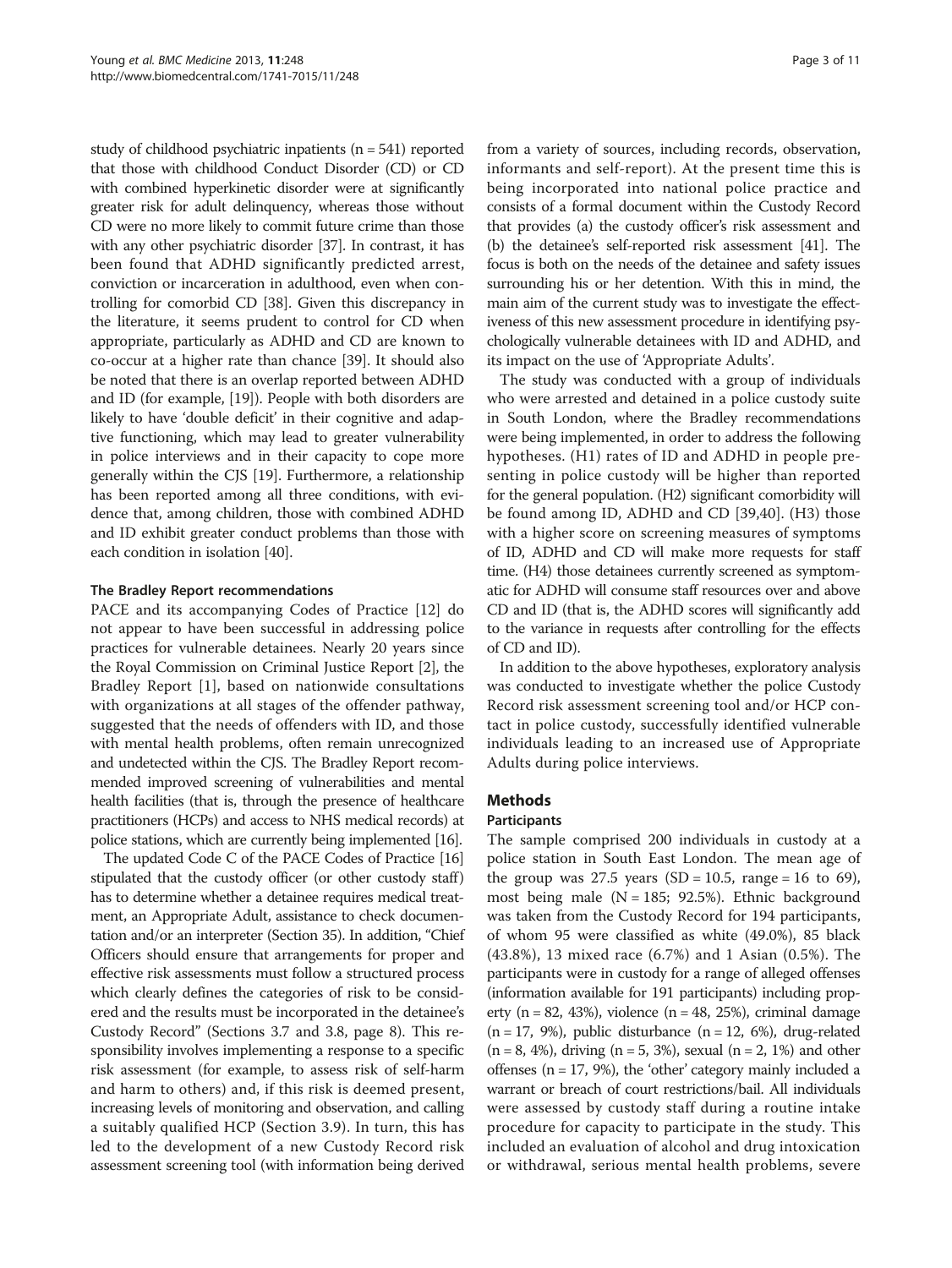communication/comprehension problems and risk of violence to the researcher. These individuals were identified during routine intake procedures carried out by custody officers with every detainee. This resulted in a small number of exclusions due to either intoxication and/ or risk of violence to the researcher, but the exact number of exclusions was not specifically recorded. There were no exclusions due to serious communication/comprehension problems and/or serious mental health problems.

#### Power calculation

In order to determine the sample size required to estimate the prevalence of ID and ADHD in this population with good precision we used the following formula provided by Daniel [[42](#page-10-0)], and made a finite population correction following the recommendations of Naing and colleagues [\[43\]](#page-10-0):

$$
\frac{n = Z^2 P(1-P)}{d^2}
$$

where  $n =$  sample size,  $Z = Z$  statistic for a level of confidence,  $P =$  expected prevalence or proportion (in proportion of one; if 20%,  $P = 0.2$ ), and  $d = \text{precision}$ (in proportion of one; if 5%,  $d = 0.05$ ).

As recommended, we used a standard 95% confidence level for both calculations for which the Z statistic is 1.96.

With regard to prevalence of ID, we based our calculation on an expected prevalence rate of 7.5% reported by Jackson [[4\]](#page-9-0) in probation services. This rate was selected because the study had used the Learning Disability Screening Questionnaire (LDSQ) (as used in the current study) and a population of offenders in the community rather than a secure setting. As the expected prevalence fell below 10%, Naing and colleagues [[43](#page-10-0)] recommend that  $d$  should be half of  $P$ ; therefore, the  $d$  value used for the ID calculation was 0.04 (4% expressed as a proportion of one). The estimated number of participants required was 164.

With regard to prevalence of ADHD, we based our calculation on an expected prevalence rate of 19% found in a recent UK study in probation services [[44\]](#page-10-0). This rate was selected because it was obtained from a population of offenders in the community rather than a secure setting. The precision value of 5% was used for the ADHD calculation as the expected prevalence fell between the 10% and 90% band recommended; therefore, the d figure used was 0.05 (5% expressed as a proportion of one)". The estimated number of participants required was 215.

The two estimated sample sizes are different mainly due to the different values of precision and expected prevalence used in the calculations, as described by Naing et al. [[43\]](#page-10-0).

#### **Measures**

#### Barkley scales for ADHD in childhood and adulthood [\[45\]](#page-10-0)

These self-report screens each comprise 18 items relating to Diagnostic and Statistical Manual of Mental Disorders IV (DSM-IV) classified symptoms of inattention, hyperactivity and impulsivity. On each screen, nine items relate to problems of hyperactivity/impulsivity and nine to inattention. Each item is rated on a four-point scale: 'never or rarely' (0), 'sometimes' (1), 'often' (2) and 'very often' (3). The individual is asked to rate items for their behavior in childhood and over the past six months (current/adulthood). The Barkley scales offer a total symptom count for the inattentive domain and the hyperactive/impulsive domain (0 to 9 for each) and the cut-off criteria applied were: (i) six or more ADHD symptoms in either domain for retrospective childhood ratings; plus (ii) four or more ADHD symptoms from either domain for 'current' ADHD ratings.

The Barkley scales also include an assessment of impairment asking participants to rate, on a four-point scale  $(0 = 'never/rarely', 1 = 'sometimes', 2 = 'often', and$  $3 = 'very often'),$  the functional impact of endorsed ADHD symptoms. Impact is assessed for 10 domains, including home life, work or occupation, social interactions, community activities, educational activities, dating or marital relationships, money management, driving, leisure or recreational activities and management of daily responsibilities. The Barkley Current Symptom Scale has been reported to have 75% sensitivity and 61% specificity on the Inattention scale and 69% sensitivity and 39% specificity for the Hyperactivity/Impulsivity scale [\[46](#page-10-0)]. Little other psychometric data are available on this measure. However, it has the advantage of being based directly on the DSM-IV criteria for ADHD and is commonly used as a screening measure in research [[45\]](#page-10-0).

#### Diagnostic Interview for ADHD in Adults (DIVA) [\[47\]](#page-10-0)

This semi-structured clinical interview was used to classify the diagnostic status of the sample. The interview systematically evaluates each of the 18 DSM-IV ADHD symptom items (9 each in the domains of attention and hyperactivity/impulsivity) for both current (that is, in the past six months) and childhood symptoms. The DIVA also includes additional questions to establish impairment from ADHD symptoms (impairment criteria), in two or more settings (pervasiveness criteria) and the age of onset of symptoms (age of onset criteria). The DSM-IV recommendation is that, for a positive diagnosis, six items must be endorsed in the same (or both) domain(s) for current and childhood symptoms. However, a distinction is made in the literature between 'syndromatic' and 'symptomatic' ADHD, with the latter requiring endorsement of fewer current symptoms (four, rather than six, out of nine) [[48](#page-10-0)]. This identifies those people in partial remission of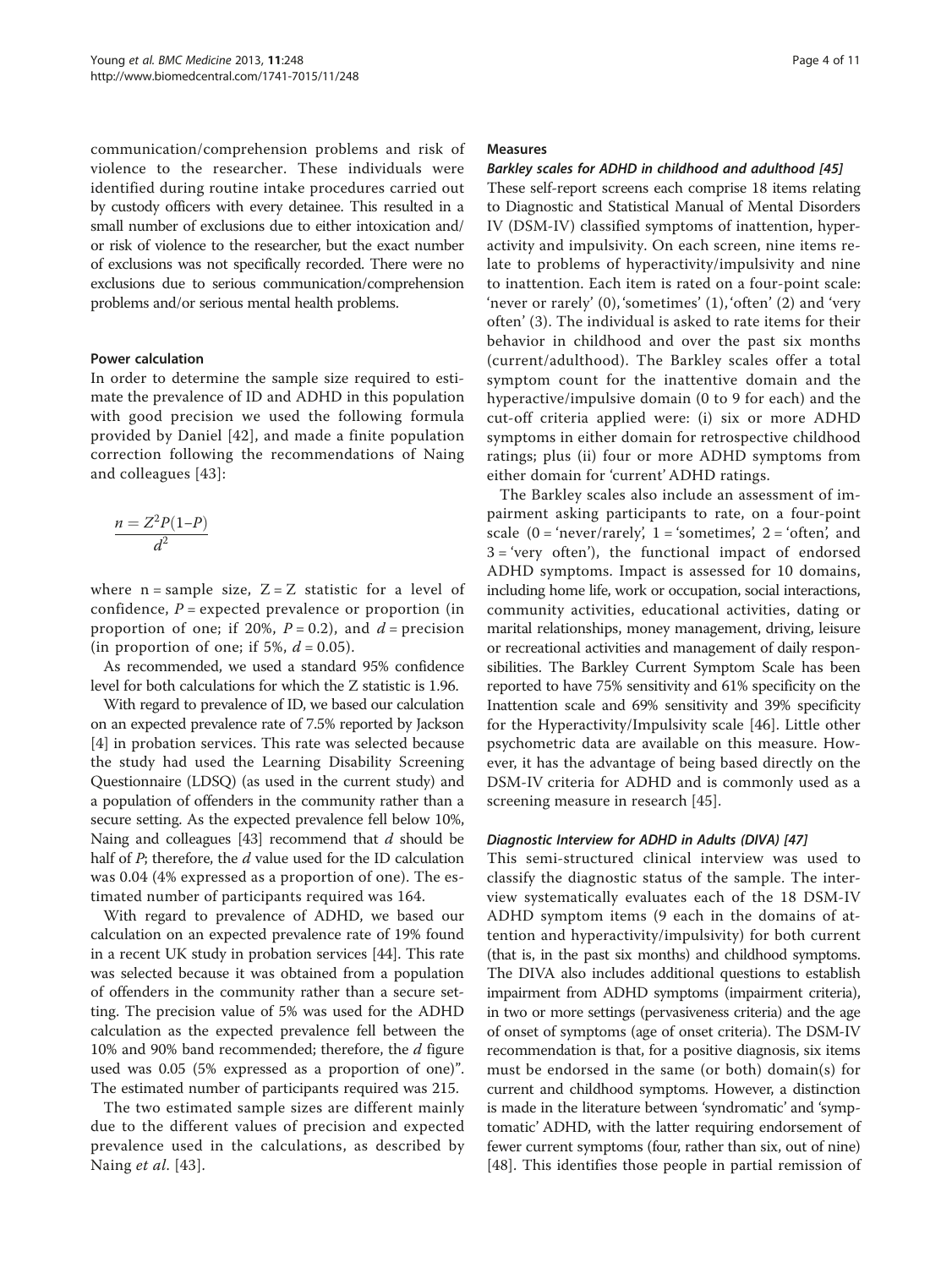symptoms, and was applied in the current study in order to reduce the likelihood of a Type II error at the screening stage.

#### Learning Disability Screening Questionnaire (LDSQ) [[15](#page-9-0)[,49](#page-10-0)]

This questionnaire rates an individual based on seven items tapping intellectual skills (for example, can the person read and write) and functional skills (for example, can the person live independently). A higher score (range 0 to 7) indicates lower likelihood of intellectual disability and scores can be converted to a percentage score to be compared with the cut-off percentage, as described in the manual. The LDSQ has been reported to have good convergent validity when compared with full-scale IQ scores [[15,](#page-9-0)[50\]](#page-10-0), with over 80% specificity and sensitivity, and has been validated for use in forensic settings where it is also found to have acceptable psychometric properties [\[15\]](#page-9-0).

# Oregon Adolescent Depression Project - Conduct Disorder Screen (OADP-CDS) [[51](#page-10-0)]

This six-item self-report screen asks individuals to rate frequency of adolescent conduct behaviors on a fourpoint scale. Possible scores range from 6 to 24 with a higher score indicating greater presence of conduct disorder symptoms. The OADP-CDS has been shown to have good internal consistency, test-re-test reliability and good screening efficiency for detecting lifetime CD. As recommended, cut-off scores of 10 or higher for males and 8 or higher for females were used to indicate presence of CD [\[51\]](#page-10-0). In the present study, CD was measured retrospectively with an older age group and this methodology has been used successfully previously in an older sample [\[25\]](#page-9-0).

### Custody Record review

A review of the Custody Record was conducted in order to extract relevant information to test the hypotheses of the present study. Data were collected relating to: (1) police procedures and provisions (that is, if interviewed by police, seen by a HCP, Appropriate Adult required). (2) duration of time the detainee had spent in custody (that is, time elapsed between the individual being detained and the time of their record review being completed by the researchers). (3) requests made while in custody; this was the number of times each participant requested food/drink, legal contact (for example, solicitor), family contact, or made some other request (for example, for a blanket). Information pertaining to these requests was found to be recorded routinely using similar wording across the small number of staff responsible for responding to a buzzer pressed by a detainee. There were no record reviews completed where this information was not available.

#### Custody Record risk assessment screening tool

This tool is a standard assessment that is routinely administered to all detainees presenting at the custody suite reception. It is documented within the Custody Record. The tool consists of categorical data in the form of Yes/No answers for questions pertaining to alcohol and substance use, medical and/or mental health needs, ability to read and write, and additional needs while in custody. Four questions completed by the Custody Officer and seven of the detaineereport questions were thought to be theoretically relevant to exploring whether the screening tool successfully identified vulnerable individuals.

# Procedure

Following ethical approval by the King's College London Psychiatry, Nursing and Midwifery subcommittee (reference PNM/10/11-116), participants were recruited at the custody suite over a 12-week period in 2011. All detainees deemed suitable by custody staff were approached by a researcher with a member of staff. They were invited to take part in a study investigating factors that might be associated with behavior in custody. Those who were interested in participating were taken to a consultation room off the main custody area where the research assistant provided an information sheet and a verbal explanation of the study, and the participant had the opportunity to ask any questions. Those who reported difficulties reading the information sheet, or those who did not wish to do so, had the information sheet verbally read to them with opportunities to ask questions and clarify details as required. No individuals reported specific problems understanding the material when it was verbally presented to them. Participants who then wished to take part provided their written consent and completed the questionnaires. Around one-third of participants completed the questionnaires verbally with the researcher due to self-reported difficulties with reading. Following the completion of the participant measures, the researcher completed the record review. Ten participants consented to complete questionnaires but did not give consent for researchers to examine their Custody Record. With regard to the questionnaires, there was some missing data due to some detainees not wishing to complete some of the measures. The precise number completed on each screening measure is reported in the Results section.

### Results

# Prevalence rates in custody Intellectual disability

Of the 195 participants who completed the LDSQ, 13 (6.7%) screened positive for intellectual disability (see Table [1\)](#page-5-0).

### Attention deficit hyperactivity disorder

Four participants did not wish to complete the childhood screen. Of the remaining 196, 63 (32.1%) screened positive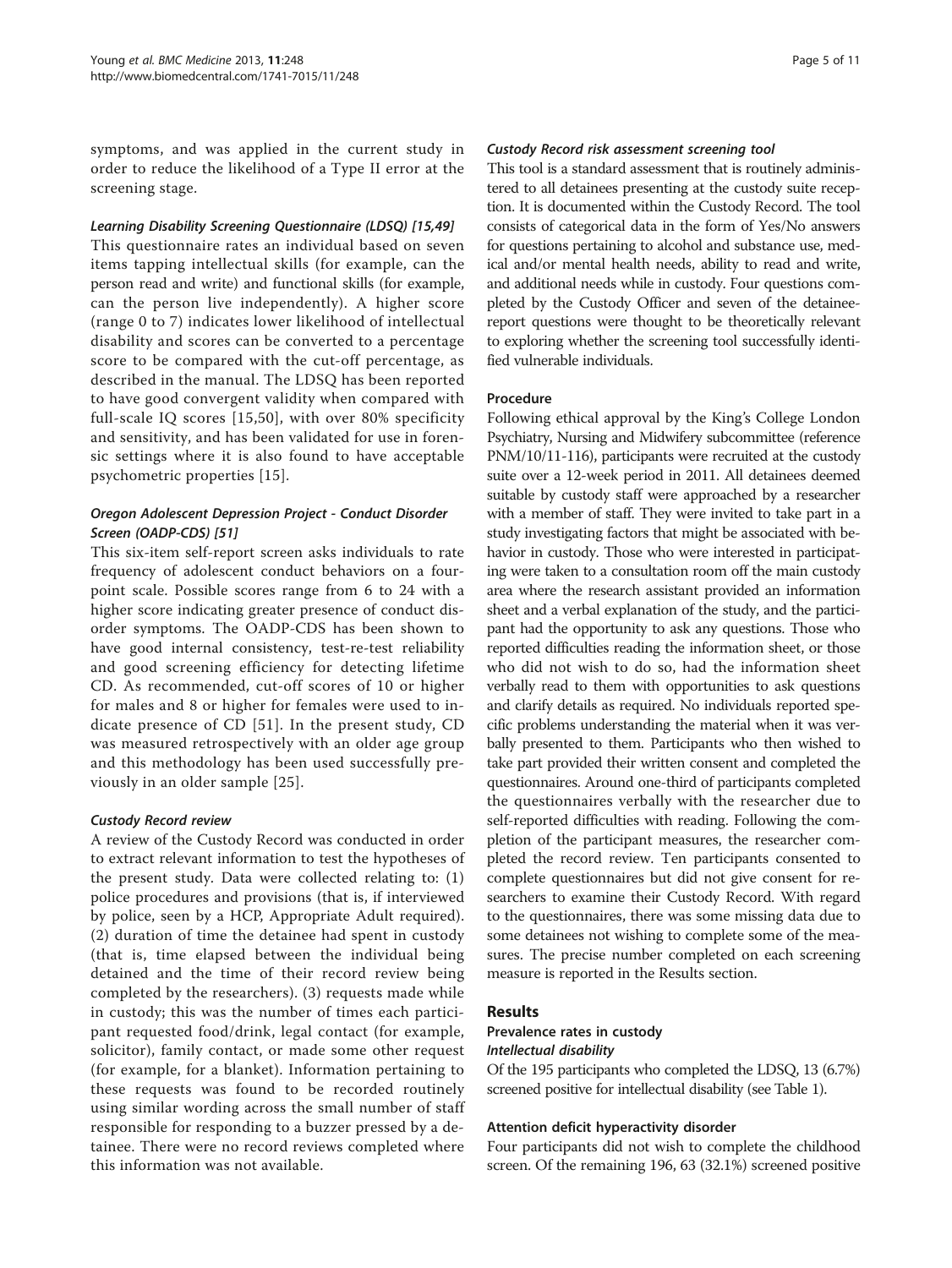<span id="page-5-0"></span>for ADHD in childhood and 46 (23.5%) for current symptoms with the largest subgroups being combined (14.8%) and hyperactive/impulsive (6.6%) (see Table 1). All 46 participants were invited to complete the DIVA and 24 did so (9 did not wish to complete the interview and withheld consent for this part of the study, 11 interviews were interrupted due to pressure on room space and/or time, and 2 individuals withdrew participation before completing the interview). A further four participants stopped half way through the DIVA (as they were released from custody), although they met criteria for predominantly inattentive type (this being the only section of the interview they had completed by that time). From the 24 completed interviews, 19 participants (79.2%) had persisting ADHD symptoms (that is, symptomatic persistence) and 14 individuals (58.3%) had syndromatic persistence (that is, met full DSM-IV criteria). Hence, sensitivity of the screen was estimated to be 79%, which when applied adjusted the prevalence rate for current ADHD down from 23.5% to a more conservative estimate of 18.5%.

A period of civil unrest occurred in London during the time of the study known as the 'London riots'. Screening rates of childhood ADHD in participants processed in the two weeks following the London riots increased from 32% to 38%. Rates of current symptoms remained consistent; 23.5% and 24%, respectively. However, the increase in the child rates was not significant.

#### Table 1 Diagnostic classifications based on the screening scales

| <b>Diagnosis</b>                      | n (%)      |
|---------------------------------------|------------|
| Intellectual disability ( $n = 195$ ) |            |
| No intellectual disability            | 182 (93.3) |
| Intellectual disability               | 13 (6.7)   |
| Childhood ADHD (n = 196)              |            |
| No ADHD                               | 133 (67.9) |
| <b>ADHD</b>                           | 63 (32.1)  |
| Combined                              | 42(21.4)   |
| Inattentive                           | 11(5.6)    |
| Hyperactive/impulsive                 | 10(5.1)    |
| Current ADHD $(n = 196)$              |            |
| No ADHD                               | 150 (76.5) |
| <b>ADHD</b>                           | 46 (23.5)  |
| Combined                              | 29 (14.8)  |
| Inattentive                           | 4(2.0)     |
| Hyperactive/impulsive                 | 13 (6.6)   |
| Childhood conduct disorder (n = 194)  |            |
| No conduct disorder                   | 48 (23.7)  |
| Conduct disorder                      | 148 (76.3) |

#### Conduct disorder

Of the 194 participants who completed the OADP-CDS, 148 (76.3%) screened positive for childhood CD (see Table 1).

#### Co-morbidity

Of those who screened positive for ADHD  $(n = 46)$ , 44 (95.7%) completed the CD screen, all of whom screened positive for CD, and 6 (13%) had co-morbid ID. Table [2](#page-6-0) shows correlations (two-tailed) between continuous scores on the diagnostic screens, including the Barkley impairment score, all of which were significant. We used Cohen's recommendation for correlations of .10, .30 and .50 as indicators of small, medium and large effect sizes, respectively [[52](#page-10-0)]. ADHD childhood and current symptoms were highly correlated with CD (large effect size), and more modestly correlated with ID (medium effect size). CD was most strongly correlated with childhood  $(r = .77)$  and current  $(r = .65)$  ADHD symptoms, explaining 54% and 43% of the variance, respectively.

Table [2](#page-6-0) shows that there was a significant correlation between CD and ID ( $r = -.30$ ; medium effect size), but this became non-significant  $(r = -.11; small effect size)$ after controlling for current (adult) ADHD symptoms in a partial correlation.

#### Requests made on police time

In order to investigate the relationship of CD, ADHD and ID with requests made for staff time while in custody, one-tailed partial correlations were conducted between symptoms (continuous screening scores) and the number of requests made to staff while in custody. The duration of time between the individual being detained and the time of their record review was recorded and controlled for, as longer time would have afforded greater opportunity to make requests ( $r = .62$ ,  $P < .001$ ). Results indicated significant positive correlations between the number of requests made and childhood CD ( $r = .23$ ,  $P < .01$ ), childhood ADHD ( $r = .23$ ,  $P < .01$ ), current ADHD symptoms  $(r = .39, P < .001)$ , ADHD impairment  $(r = .29, P < .001)$ , but not for ID ( $r = -.07$ , ns).

In order to explore if detainees who were currently symptomatic for ADHD would consume staff resources over and above CD, a hierarchical multiple regression was conducted (see Table [3\)](#page-6-0). CD (Oregon total score) was entered in the first block along with time spent in custody prior to the psychological assessment. ADHD current symptoms were added in Block 2. In Block 1, CD ( $β = .19$ ) and length of time in custody (β = .60) contributed significantly to the variance in requests for staff time, explaining 41% of the variance in the number of requests made. Entering ADHD symptoms in Block 2 added 6% to the total variance (47%), with only ADHD ( $\beta$  = .31) and time spent in custody ( $\beta$  = .59) contributing significantly to the model, thus showing that adding ADHD symptoms eliminated the effect of CD.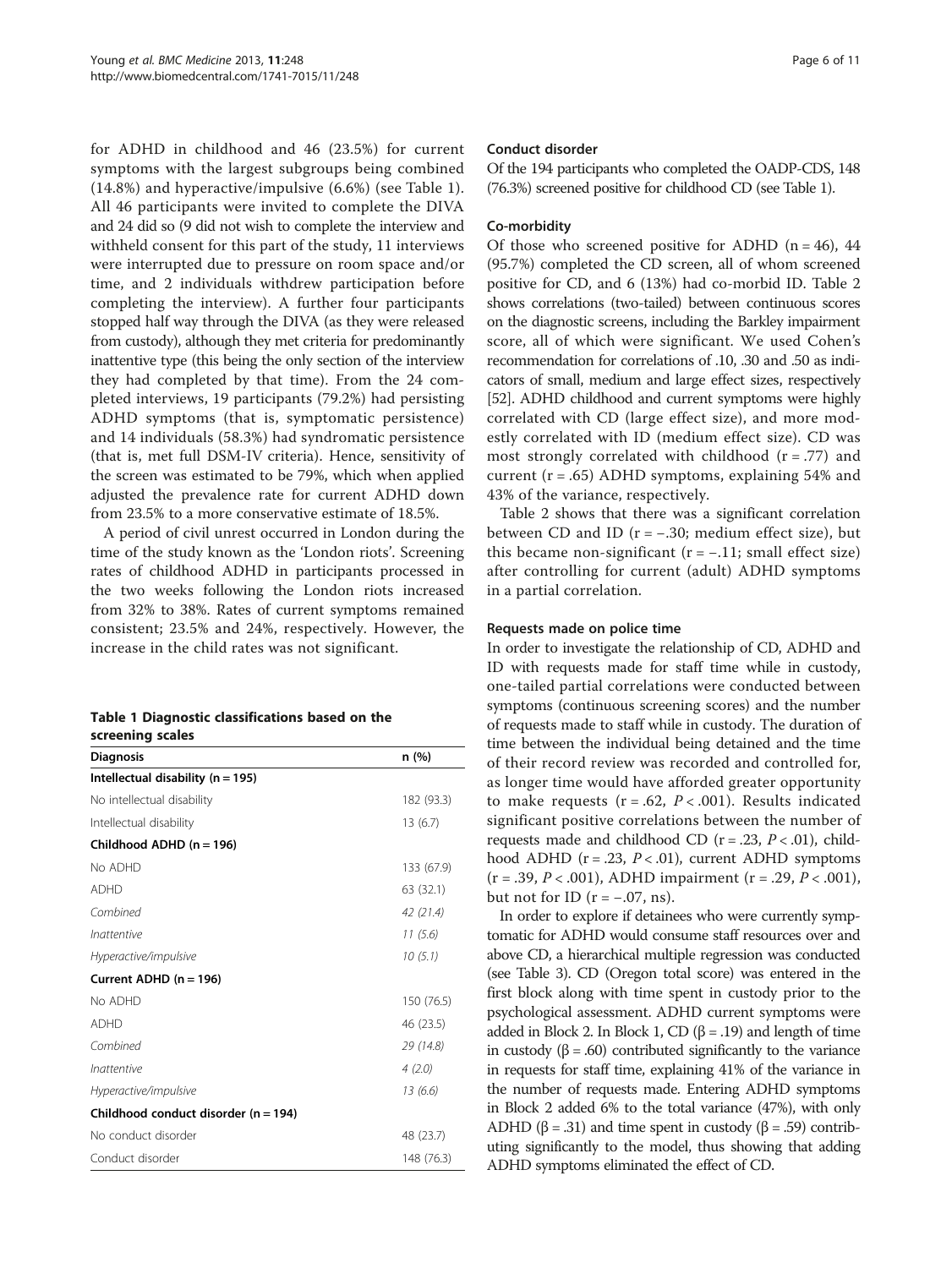|                                  | Mean (SD) (N)     | <b>Barkley ADHD</b><br>adult total | <b>Barkley current</b><br>impairment score | LDSQ percentage<br>score | Oregon<br>CD total |
|----------------------------------|-------------------|------------------------------------|--------------------------------------------|--------------------------|--------------------|
| Barkley ADHD child total         | 21.9 (14.0) (196) | $0.72***$                          | $.55***$                                   | $-35***$                 | $77***$            |
| Barkley ADHD adult total         | 17.3 (12.2) (196) |                                    | $.79***$                                   | $-34**$                  | $.65***$           |
| Barkley current impairment score | 8.2 (7.4) (195)   |                                    | $\sim$                                     | $-23*$                   | $.51***$           |
| LDSQ percentage score            | 78.5 (18.9) (195) |                                    | $\overline{\phantom{a}}$                   | $\sim$                   | $-.30**$           |
| Oregon CD total                  | 13.3 (4.9) (194)  |                                    |                                            |                          |                    |

<span id="page-6-0"></span>Table 2 Correlations between total scores on the diagnostic screens

 $*P < .01$ .  $*$ *\** $P > 001$ 

ADHD, Attention Deficit Hyperactivity Disorder; CD, Conduct disorder; LDSQ, Learning Disability Screening Questionnaire.

# Identification of vulnerabilities using the custody risk assessment procedures

Chi-square analyses were conducted to investigate the likelihood of individuals screening positively for ADHD endorsing particular items on the Custody Record risk assessment screening tool. The screening classifications were used rather than the diagnostic interview for ADHD as this would have substantially decreased the number of participants included in the analysis. The results are provided in Table [4.](#page-7-0) Those screening positive for ADHD were significantly more likely to have endorsed items on the self-report risk assessment referring to having an existing illness or injury or other medical condition (OR = 2.27), substance use (OR = 3.42), history of self-harm (OR = 3.57), or current mental health problems (OR = 4.37). On the custody officer report, the only item that was significant was indications of self-harm  $(OR = 3.64)$ .

A parallel analysis was not performed for the ID group in view of the very small sample who were likely to meet the criteria for ID.

Out of the 190 individuals who had consented for their Custody Record to be viewed, 85 (44.7%) were noted to have been seen by a HCP. Of these individuals, the current study identified that 7 people screened positive for ID and 24 screened positive for current ADHD. However, only two (28.6%) and one (4.2%) had an Appropriate Adult, respectively.

Out of 166 individuals interviewed by police while in custody, 7 (4.2%) were provided with an Appropriate Adult. Two of these suspects screened positive for ID and one for ADHD. Of the remaining 159, 35 (22.0%) screened positive for current ADHD and 9 (5.7%) screened positive for ID.

### **Discussion**

The findings in this study mostly support our hypotheses. The prevalence rates of ID and ADHD were both higher than those reported in the general population from normative (general population) data. With regard to ADHD, rates were marginally higher for childhood symptoms during a period of civil unrest, which suggests that rates of ADHD in custody may be influenced by local and situational factors for young detainees. As expected, there were high rates of co-morbidity, especially between ADHD and CD, which are known to occur together at a higher rate than chance [[39](#page-9-0)]. We found the shared variance of CD with childhood and current ADHD symptoms to be 59% and 44%, respectively, and CD was associated with ID because of its comorbidity with ADHD.

Our results indicate that ADHD and CD symptoms predicted consumption of staff time, with ADHD symptoms driving requests of staff time after controlling for CD and duration of time spent in custody. One possible explanation for this is that those who are symptomatic for ADHD have increased behavioral disinhibition (for example, [[28](#page-9-0)]) where impatience and restlessness

|         |                       | В       | <b>Standard error B</b> | ß      |           | Adjusted $R^2$           |
|---------|-----------------------|---------|-------------------------|--------|-----------|--------------------------|
| Block 1 | Constant              | $-3.26$ | 1.27                    |        | $-2.6*$   | .41 $F(2,177) = 63.5***$ |
|         | Conduct disorder      | .28     | .09                     | .19    | $3.2*$    |                          |
|         | Time in custody       | .28     | .03                     | .60    | $10.5***$ |                          |
| Block 2 | Constant              | $-2.39$ | 1.23                    |        | $-1.96$   |                          |
|         | Conduct disorder      | $-.02$  | .01                     | $-.01$ | $-16$     |                          |
|         | Time in custody       | .27     | .02                     | .59    | $10.9***$ |                          |
|         | Current ADHD symptoms | .18     | .04                     | .31    | $4.5***$  | $.47$ F(3,176) = 53.5**  |

### Table 3 Summary of multiple regression analysis (hierarchical) for CD and current ADHD for predicting requests

 $*P < .05$ .  $*$  $P$  < .001.

ADHD, Attention Deficit Hyperactivity Disorder; CD, Conduct Disorder.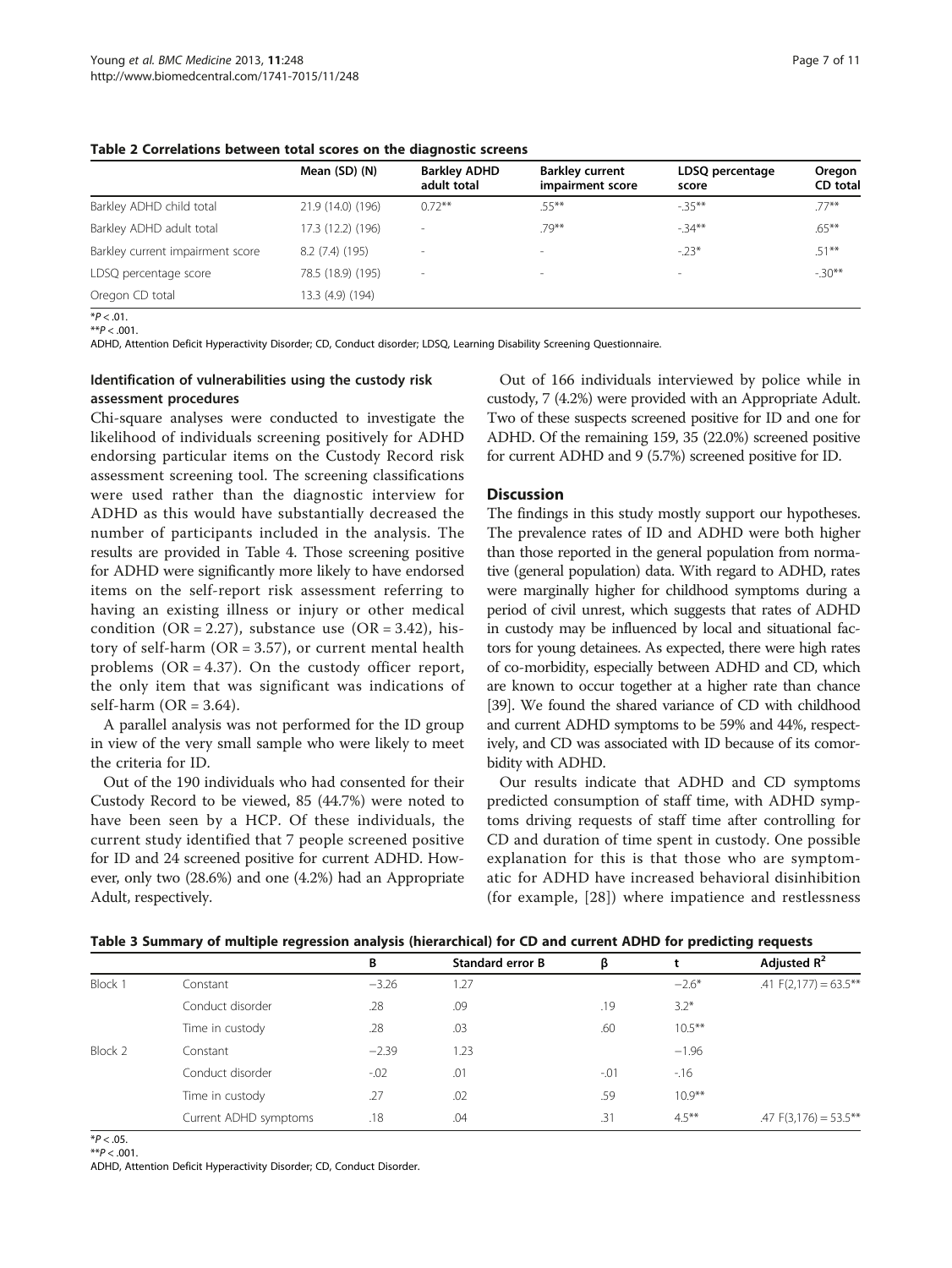| Self-report risk assessment                                                           | <b>Positive ADHD</b><br>screen % (n) | <b>Negative ADHD</b><br>screen % (n) | $X^2$ (df = 1) | Odds ratio<br>(95% confidence interval) |
|---------------------------------------------------------------------------------------|--------------------------------------|--------------------------------------|----------------|-----------------------------------------|
| Any illness or injury, or any other medical condition?                                | 51.3 (20)                            | 31.7(45)                             | $5.10*$        | 2.27 (1.10 to 4.66)                     |
| Taking, supposed to be taking, or need any tablets/medication?                        | 19.5(8)                              | 15.6(22)                             | 0.35           | 1.31 (0.54 to 3.21)                     |
| Consumed alcohol in the last 24 hours?                                                | 28.2(11)                             | 26.8 (38)                            | 0.03           | 1.08 (0.49 to 2.37)                     |
| Dependent on drugs or any other substances?                                           | 25.6(10)                             | 9.2(13)                              | $7.50**$       | 3.42 (1.37 to 8.57)                     |
| Ever tried to harm yourself?                                                          | 23.1(9)                              | 7.7(11)                              | $7.32***$      | 3.57 (1.36 to 9.39)                     |
| Experiencing any mental health problems or depression?                                | 23.1(9)                              | 6.4(9)                               | $9.35***$      | 4.37 (1.60 to 11.94)                    |
| Require any help with reading/writing?                                                | 10.3(4)                              | 2.8(4)                               | 3.96           | 3.91 (0.93 to 16.44)                    |
| Custody officer risk assessment                                                       |                                      |                                      |                |                                         |
| Detainee appears to be injured or unwell?                                             | 20.5(8)                              | 11.3(16)                             | 2.22           | 2.02 (0.79 to 5.14)                     |
| Detainee is in need of a Doctor or other Health Care Professional?                    | 20.0(6)                              | 11.3(13)                             | 1.58           | 1.96 (0.68 to 5.69)                     |
| Appears to have taken/be under the influence of<br>alcohol/drugs/any other substance? | 23.1(9)                              | 12.8(18)                             | 2.55           | 2.05 (0.84 to 5.01)                     |
| Detainee has indications of self harm?                                                | 17.9(7)                              | 5.7(8)                               | $6.03*$        | 3.64 (1.23 to 10.77)                    |

<span id="page-7-0"></span>Table 4 Differences between those screening positive or negative for ADHD in endorsement of risk assessment items

 $*P < .05$ . \*\* $P < .01$ .

ADHD, Attention Deficit Hyperactivity Disorder.

may be expressed as requests being made of staff. It is not possible to comment on the legitimacy of the requests made or the time taken to deal with each request. This would be important to determine in future research as the apparent increased demand of people with ADHD in restricted custodial settings has staffing and resource implications. ID was not significantly correlated with requests for staff time, which may have been due to the fact that very few of the detainees performed poorly on the LDSQ. This supports the findings of Gudjonsson and colleagues from the Royal Commission Study [[2,3](#page-9-0)] and the view of Murphy and Mason [[6\]](#page-9-0) that very few people with severe ID are likely to have contact with the CJS. An alternative explanation for the non-significant relationship is that individuals with intellectual disability may be particularly passive (for example, [[53](#page-10-0)]) and not make requests of staff.

The exploratory analysis found that the implementation of improved assessment procedures had not increased the rate of the use of Appropriate Adults beyond that reported 20 years previously. Indeed, only two of the detainees screening positive for ID and one for ADHD had been provided with an Appropriate Adult. This represents a serious flaw in the current risk assessment process, especially given the recent initiative of HCPs being present at police custody suites.

The indicated rate of ID in the current study (6.7%) is consistent with previous findings [[2](#page-9-0)] and suggests an increase from that found in the general population (for example, [[54](#page-10-0)]). The rate is substantially lower than that reported among offenders in the Søndenaa et al. study [[55\]](#page-10-0), but it is consistent with that reported in the

Bradley Report [[1\]](#page-9-0). Research has shown that many people who have had their conviction overturned on appeal are of low intelligence [[7,13,](#page-9-0)[56](#page-10-0)-[58](#page-10-0)]. Therefore, early identification of their vulnerabilities may prevent wrongful convictions [[9](#page-9-0)]. The same holds true for people with ADHD. They are even less readily diagnosed than those with ID, in spite of the condition being more common, and the vulnerabilities associated with their condition are not so well established within the CJS [\[59\]](#page-10-0). In the current study, the detainees with ADHD showed almost a 10-fold increase from the adult general population when screens were used and about a 7-fold increase when a diagnostic interview was used. We found that the rate of ADHD was three to four times higher than that for ID, which suggests that there are going to be many more detainees at police stations with ADHD than ID. Therefore, appropriate screening for people with ADHD should in future be incorporated into the routine screening and HCP assessment and the findings appropriately used to inform a decision on the need for an Appropriate Adult.

Although every individual brought into custody completed a risk-assessment (completed by themselves and by a Custody Officer), and almost half (44.7%) of this sample were interviewed by a HCP, very few were identified as having difficulties that merited the need for an Appropriate Adult. This under-identification has been recognized as one of the main barriers to providing adequate support (for example, [\[15\]](#page-9-0)). Nevertheless, it is positive that items of the current risk assessment tool show promise for the identification of self-reported mental health problems and officer-reported self-harming behaviors in people with ADHD. This supports the work of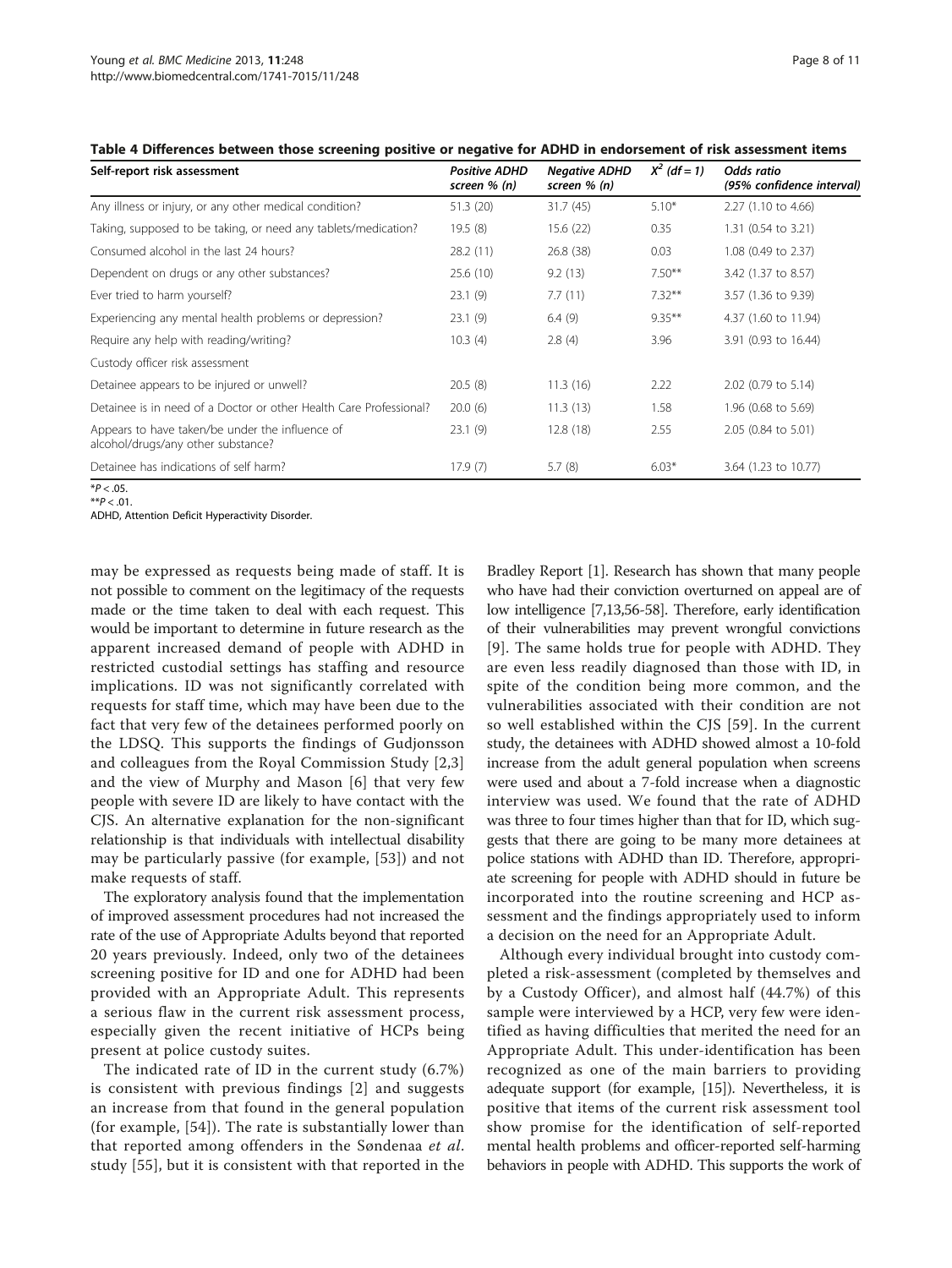Clare and Gudjonsson [[3](#page-9-0)], highlighting the importance of self-reported vulnerabilities by persons detained at police stations as a potential 'red flag' for an Appropriate Adult.

Disappointingly, of those detainees interviewed by police only 4.2% were provided with an Appropriate Adult and this figure is almost identical to the 4.3% reported over 20 years previously in the Royal Commission study [\[2](#page-9-0)]. This shows that the current risk assessment practices are failing and/or are not influencing the behavior of the police in terms of required provision of Appropriate Adults. Some of the risk assessment indicators, such as serious reading and writing problems, should have alerted the police and the HCP staff to the need for an Appropriate Adult. This suggests that the HCP staff employed at the police station do not focus sufficiently on psychological or mental health symptoms, including those associated with ADHD and ID. These individuals require an Appropriate Adult during police interviews and other formal procedures (for example, reading and signing documents), which they do not receive. This practice needs to change.

The findings should be considered in light of some particular strengths and limitations of the study. Although only representing one large Metropolitan Police station, the findings are likely to generalize to other police stations [[2\]](#page-9-0), but some regional variations may exist for the custodial and interview process [\[13\]](#page-9-0). The study also has merit in the large sample of detainees who participated, and our power calculations indicated that the study was well-powered to screen for ID but marginally underpowered to screen for ADHD. Nevertheless, this is the first study of ADHD prevalence and associated behavior in police custody that has included a full clinical diagnostic methodology to estimate ADHD prevalence. The researchers were not qualified healthcare practitioners in diagnosing ADHD. However, they were trained to a level of good reliability by qualified clinical practitioners with expertise in the assessment of ADHD in adulthood and using the DIVA semi-structured interview.

Other than the prevalence data for ADHD using a clinical diagnostic methodology, all other analyses were conducted based on a sample obtained from screening rates of ADHD, CD and ID. Hence, diagnostic rates cannot be estimated for CD and ID as the number of false positive and false negative identifications are unknown. In clinical practice, for example, a diagnosis of ID would require assessment of both cognitive and adaptive functioning, and an assessment of childhood onset. Secondly, the screening and diagnostic data were based on self-reported information. This was a necessary methodological limitation as the high turnover of detainees in the custody suite and the short periods of time they generally spend in custody limited the opportunity for obtaining supplementary informant information. Nevertheless, adults with ADHD have been found to be reliable in reporting attention problems [\[60\]](#page-10-0). There was also no detailed clinical interview of current symptoms relevant to mental illness, such as depression. Gudjonsson et al. [[2\]](#page-9-0) found that agitation and depressive symptoms were commonly found in a police station sample. Furthermore, anxiety and depression among suspects detained for interviews have been associated with the reporting of false confessions [[61](#page-10-0)].

Finally, the focus of the current study has been on identifying vulnerabilities considered relevant to police custody procedures in relation to safeguards and reliability of police interviews. However, a further benefit of thorough screening procedures would be to signpost individuals who may require more detailed assessments for support within designated external services.

#### Conclusion

In summary, ID and ADHD are recognized vulnerabilities for navigating the criminal justice system, particularly early on during interviews and court proceedings. As predicted, these difficulties are more common in a police custody setting than in the general population, yet are largely unrecognized. Identification of these potential vulnerabilities does not appear to have improved greatly with the introduction of the current risk-assessment tools. The self-report version provided a more accurate predictor in the current study than the Custody Officers' evaluation, although this seems to be disregarded as it does not appear to be routinely used to inform needs in custody. In turn, this resulted in a substantial number of individuals who self-reported literacy and/or mental health problems not being provided with the supportive mechanisms that they may be entitled to during the police interview process. What is clear is that Custody Officers and HPC staff need to develop greater awareness about the mental health and/or intellectual vulnerabilities presenting in police detainees, including their screening and management. This knowledge and information is essential to safeguard the police interview process through the implementation of effective systems to determine the provision of Appropriate Adults.

#### Abbreviations

ADHD: Attention Deficit Hyperactivity Disorder; CD: Conduct disorder; CJS: Criminal Justice System; DIVA: Diagnostic Interview for ADHD in Adults; DSM-IV: Diagnostic and Statistical Manual of Mental Disorders-IV; HCPs: Healthcare practitioners; ID: Intellectual disabilities; LDSQ: Learning Disability Screening Questionnaire; OADP-CDS: Oregon Adolescent Depression Project - Conduct Disorder Screen; PACE: Police and Criminal Evidence Act.

#### Competing interests

SY has been a consultant for Janssen-Cilag, Eli-Lilly and Shire; has given educational talks at meetings sponsored by Janssen-Cilag, Shire and Flynn-Pharma, Novatis, Eli-Lilly; and has received research grants from the National Institute of Health Research, Janssen-Cilag, Eli-Lilly and Shire. SY was a member of the NICE guideline development group for ADHD. GG has received speakers' fees and travel honoraria from Janssen, Eli-Lilly and Shire. EG and OS have no disclosures.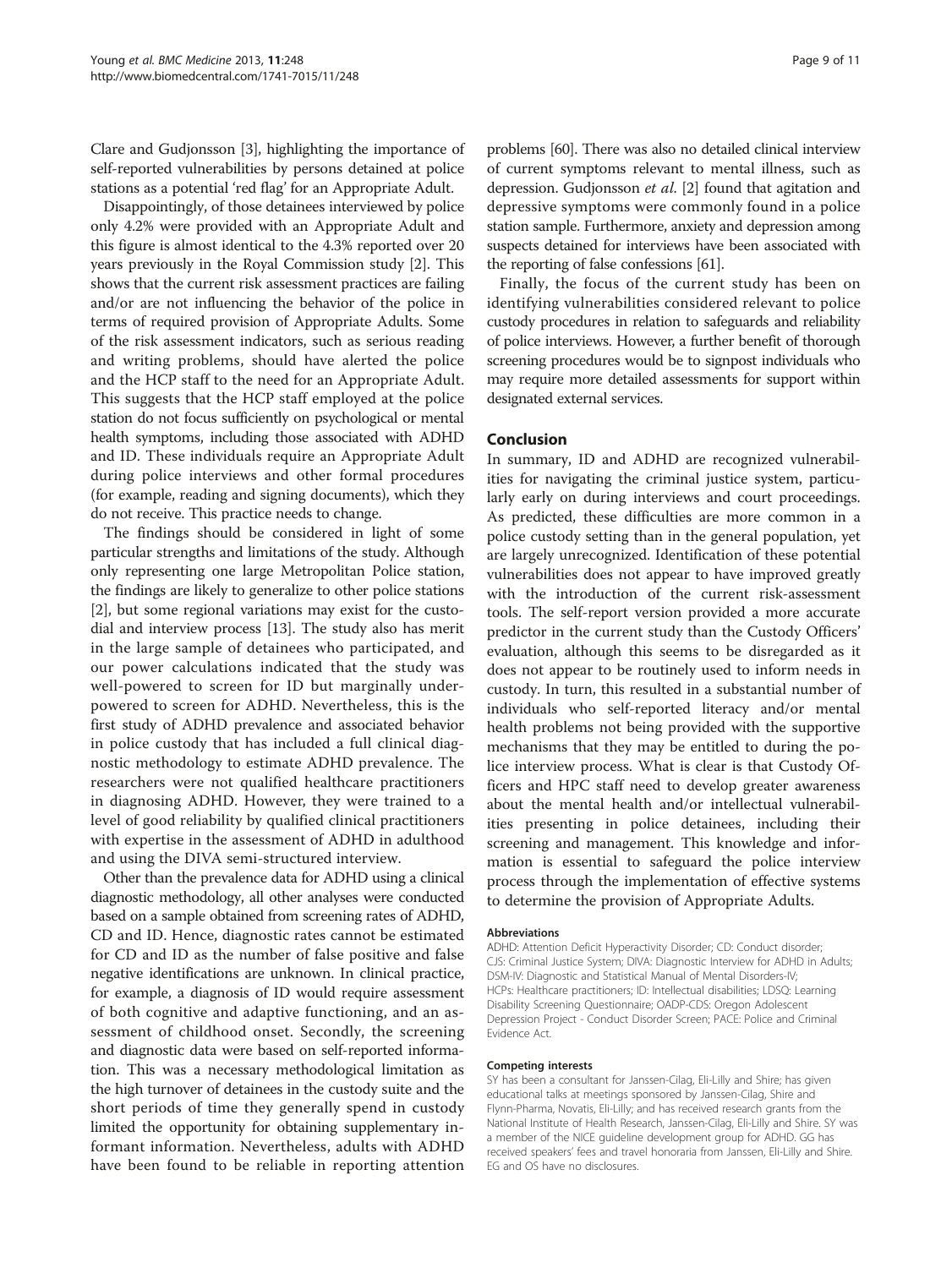#### <span id="page-9-0"></span>Authors' contributions

All authors have contributed to data analysis and producing drafts of this article through electronic discussions and face-to-face meetings. The final manuscript was read and approved by all authors. EG and OS were the Research Assistants who conducted the data collection.

#### Acknowledgements

We acknowledge support from the Department of Health for funding the Multi-agency ADHD Research Group (chaired by Dr Susan Young). We are grateful for the support of the Metropolitan Police Service, in particular Mental Health Liaison Officer Inspector Tony Aubrey, Detective Inspector Graham Price and his staff at Lewisham Police Station Custody Suite. We thank Rafael Gonzalez for assistance with some of the data analysis and Linda O'Rourke for her assistance with the literature review.

#### Author details

<sup>1</sup>King's College London, Institute of Psychiatry, London, UK.<sup>2</sup>Broadmoor Hospital, Crowthorne, UK. <sup>3</sup>Department of Forensic and Neurodevelopmental Sciences, PO23, Institute of Psychiatry, De Crespigny Park, London SE5 8AF, UK.

#### Received: 11 February 2013 Accepted: 25 October 2013 Published: 21 November 2013

#### References

- Bradley K: The Bradley Report: Lord Bradley's Review of People with Mental Health Problems or Learning Disabilities in the Criminal Justice System. London: Department Health; 2009 [\[http://webarchive.nationalarchives.gov.uk/](http://webarchive.nationalarchives.gov.uk/20130107105354/http://www.dh.gov.uk/prod_consum_dh/groups/dh_digitalassets/documents/digitalasset/dh_098698.pdf) [20130107105354/http://www.dh.gov.uk/prod\\_consum\\_dh/groups/](http://webarchive.nationalarchives.gov.uk/20130107105354/http://www.dh.gov.uk/prod_consum_dh/groups/dh_digitalassets/documents/digitalasset/dh_098698.pdf) [dh\\_digitalassets/documents/digitalasset/dh\\_098698.pdf\]](http://webarchive.nationalarchives.gov.uk/20130107105354/http://www.dh.gov.uk/prod_consum_dh/groups/dh_digitalassets/documents/digitalasset/dh_098698.pdf)
- 2. Gudjonsson G, Clare ICH, Rutter S, Pearse J: Persons at Risk during Interviews in Police Custody: The Identification of Vulnerabilities. Royal Commission on Criminal Justice Report. Cmnd.2263. London: HMSO; 1993.
- 3. Clare ICH, Gudjonsson GH: Devising and Piloting a New "Notice to Detained Persons". Royal Commission on Criminal Justice. London: HMSO; 1992.
- 4. Jackson M: Learning Disabilities Wakefield Probation Service Final Report. London: Department of Health; 2011.
- 5. Holland T, Clare IC, Mukhopadhyay T: Prevalence of 'criminal offending' by men and women with intellectual disability and the characteristics of 'offenders': implications for research and service development. J Intellect Disabil Res 2002, 46:6–20.
- Murphy GH, Mason J: People with intellectual disabilities who are at risk of offending. In Psychiatric and Behavioural Disorders in Intellectual and Developmental Disabilities. Edited by Bouras N, Holt G. Cambridge, UK: Cambridge University Press; 2007:173–201.
- 7. Gudjonsson GH: Invited article. Psychological vulnerabilities during police interviews. Why are they important? Leg Criminol Psychol 2010, 15:161-175.
- 8. Gudjonsson GH: False confessions and correcting injustices. N Engl Law Rev 2012, 46:689–709.
- Gudjonsson GH, Grisso T: Legal competencies in relation to confession evidence. In International Handbook on Psychopathic Disorders and the Law, Volume 2. Edited by Felthous AR, Sass H. Chichester, UK: John Wiley & Sons; 2008:177–187.
- 10. Gudjonsson GH, Joyce T: Interviewing adults with intellectual disabilities. Adv Ment Health Intellect Disabil 2011, 5:16–17.
- 11. Gudjonsson GH, Young S, Bramham J: Interrogative suggestibility in adults diagnosed with attention-deficit hyperactivity disorder (ADHD), a potential vulnerability during police questioning. Personal Individ Differ 2007, 43:737–745.
- 12. Office H: Police and Criminal Evidence Act 1984. London: HMSO; 1985.
- 13. Gudjonsson GH: The Psychology of Interrogations and Confessions. A Handbook. Chichester, UK: John Wiley & Sons; 2003.
- 14. Medford S, Gudjonsson G, Pearse J: The Identification of Persons at Risk in Police Custody. The Use of Appropriate Adults by the Metropolitan Police. London: Jointly published by the Institute of Psychiatry and New Scotland Yard; 2000.
- 15. McKenzie K, Michie A, Murray A, Hales C: Screening for offenders with an intellectual disability: the validity of the Learning Disability Screening Questionnaire. Res Dev Disabil 2012, 33:791–795.
- 16. Home Office: Police and Criminal Evidence Act 1984 (PACE): Code C. Code of Practice for the Detention, Treatment and Questioning of Persons by Police Officers. London: HMSO; 2012.
- 17. American Psychiatric Association: Diagnostic and Statistical Manual of Mental Disorders. DSM-IV. Washington, DC: American Psychiatric Association; 1994.
- 18. Bramham J, Ambery F, Young S, Morris R, Russell A, Xenitidis K, Asherson P, Murphy D: Executive functioning differences between adults with Attention Deficit Hyperactivity Disorder and autistic spectrum disorder in initiation, planning and strategy formation. Autism 2009, 13:245–264.
- 19. Rose ED, Bramham J, Young SJ, Paliokosta E, Xenitidis K: Neuropsychological characteristics of adults with comorbid ADHD and borderline/mild intellectual disability. Res Dev Disabil 2009, 30:496–502.
- 20. Young S, Morris RG, Toone BK, Tyson C: Planning ability in adults diagnosed with Attention-Deficit/Hyperactivity Disorder: a deficit in planning ability. Neuropsychology 2007, 21:581–589.
- 21. Young S, Gudjonsson G: Growing out of Attention-Deficit/Hyperactivity Disorder: the relationship between functioning and symptoms. J Atten Disord 2008, 12:162–169.
- 22. Gudjonsson GH, Wells J, Young S: Personality disorders and clinical syndromes in ADHD prisoners. J Atten Disord 2012, 16:305-314.
- 23. Adamou M, Arif M, Asherson P, Bolea B, Coghill D, Gudjonsson G, Halmøy A, Hodgkins P, Müller U, Pitts M, Trakoli A, Williams N, Young S: Occupational issues of adults with ADHD. BMC Psychiatry 2013, 13:59.
- 24. Gudjonsson GH, Sigurdsson JF, Einarsson E, Bragason OO, Newton AK: Interrogative suggestibility, compliance and false confessions among prisoners and their relationship with attention deficit hyperactivity disorder (ADHD) symptoms. Psychol Med 2008, 38:1037-1044
- 25. Gudjonsson G, Sigurdsson JF, Sigfusdottir ID, Young SA: A national epidemiological study of offending and its relationship with ADHD symptoms and associated risk factors. J Atten Disord 2012. [Epub ahead of print].
- 26. Young S, Gudjonsson GH, Wells J, Asherson P, Theobald D, Oliver B, Scott C, Mooney A: Attention Deficit Hyperactivity Disorder and critical incidents in a Scottish prison population. Pers Indiv Differ 2009, 46:265-269.
- Young S, Misch P, Collins P, Gudjonsson GH: Predictors of institutional behavioural disturbance and offending in the community among young offenders. J Forensic Psychiatry Psychol 2011, 22:72–86.
- 28. Gudjonsson GH, Sigurdsson JF, Adalssteinsson T, Young S: The relationship between ADHD symptoms, mood instability, and self-reported offending. J Atten Disord 2013, 17:339–346.
- 29. Willcutt EG: The prevalence of DSM-IV attention-deficit/hyperactivity disorder: a meta-analytic review. Neurotherapeutics 2012, 9:490-499.
- 30. Simon V, Czobor P, Balint S, Meszaros A, Bitter I: Prevalence and correlates of adult attention-deficit hyperactivity disorder: meta-analysis. Br J Psychiatry 2009, 194:204–211.
- 31. Gudjonsson GH, Sigurdsson JF, Young S, Newton AK, Peersen M: Attention Deficit Hyperactivity Disorder: how do ADHD symptoms relate to personality among prisoners? Personal Individ Differ 2009, 47:64-68.
- Rösler M, Retz W, Retz-Junginger P, Hengesch G, Schneider M, Supprian T, Schwitzgebel P, Pinhard K, Dovi-Akue N, Wender P, Thome J: Prevalence of attention deficit-/hyperactivity disorder (ADHD) and comorbid disorders in young male prison inmates. Eur Arch Psychiatry Clin Neurosci 2004, 254:365–371.
- 33. Young S, Gudjonsson GH, Misch P, Collins P, Carter P, Redfern J, Goodwin E: Prevalence of ADHD symptoms among youth in a secure facility: the consistency and accuracy of self- and informant-report ratings. J Forensic Psychiatry Psychol 2010, 21:238-246.
- 34. Rasmussen K, Almvik MR, Levander S: Attention Deficit Hyperactivity Disorder, reading disability, and personality disorders in a prison population. J Am Acad Psychiatry Law 2001, 29:186-193.
- 35. Ginsberg Y, Hirvikoski T, Lindefors N: Attention Deficit Hyperactivity Disorder (ADHD) among longer-term prison inmates is a prevalent, persistent and disabling disorder. BMC Psychiatry 2010, 10:112.
- 36. Satterfield JH, Faller KJ, Crinella FM, Schell AM, Swanson J, Homer LD: A 30-year prospective follow-up study of hyperactive boys with conduct problems: adult criminality. J Am Acad Child Adolesc Psychiatry 2007, 46:601–610.
- 37. Mordre M, Groholt B, Kjelsberg E, Sandstad B, Myhre AM: The impact of ADHD and conduct disorder in childhood on adult delinquency: a 30 years follow-up study using official crime records. BMC Psychiatry 2011, 11:57
- Gunter TD, Arndt S, Riggins-Caspers K, Wenman G, Cadoret RJ: Adult outcomes of attention deficit hyperactivity disorder and conduct disorder: are the risks independent or additive? Ann Clin Psychiatry 2006, 18:233–237.
- 39. Waschbusch DA: A meta-analytic examination of comorbid Hyperactive Impulsive-Attention problems and conduct problems. Psychol Bull 2002, 128:118–150.
- 40. Ahuja A, Martin J, Langley K, Thapar A: Intellectual disability in children with Attention Deficit Hyperactivity Disorder. J Pediatr 2013, 163:890-895.